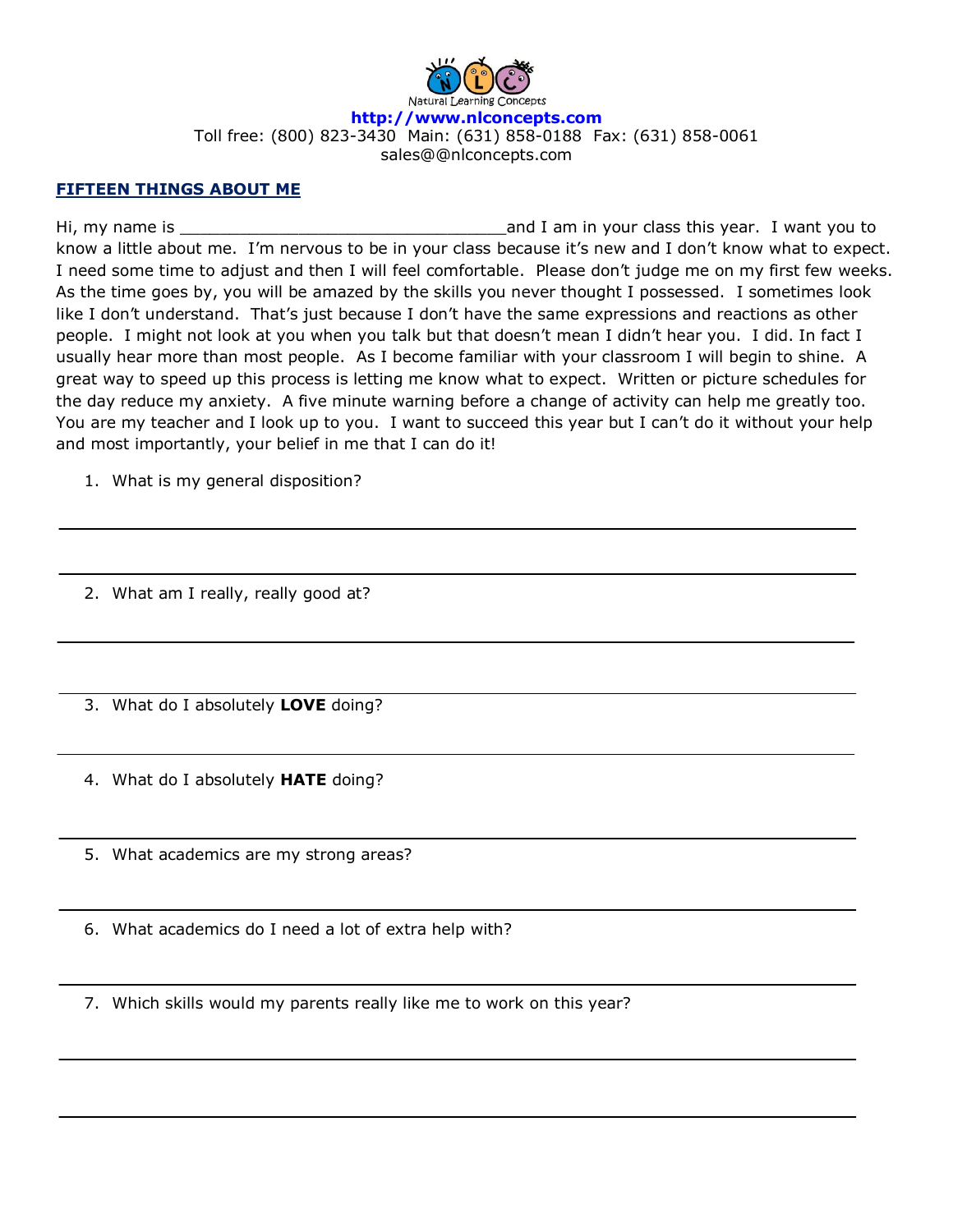9. What can you do to calm me down before the storm hits?

10.Too late! The storm hit! What can you do to calm me down?

11.What strategies work really well to get me to do something I don't want to do?

12.What typically makes me laugh?

13.What consequences back-fire and don't give the desired results?

14. I don't like consequences, but which consequences work well for me?

15. I would also like you to know…

**PLEASE** read the following article so that you can see just **how important you are** to me.